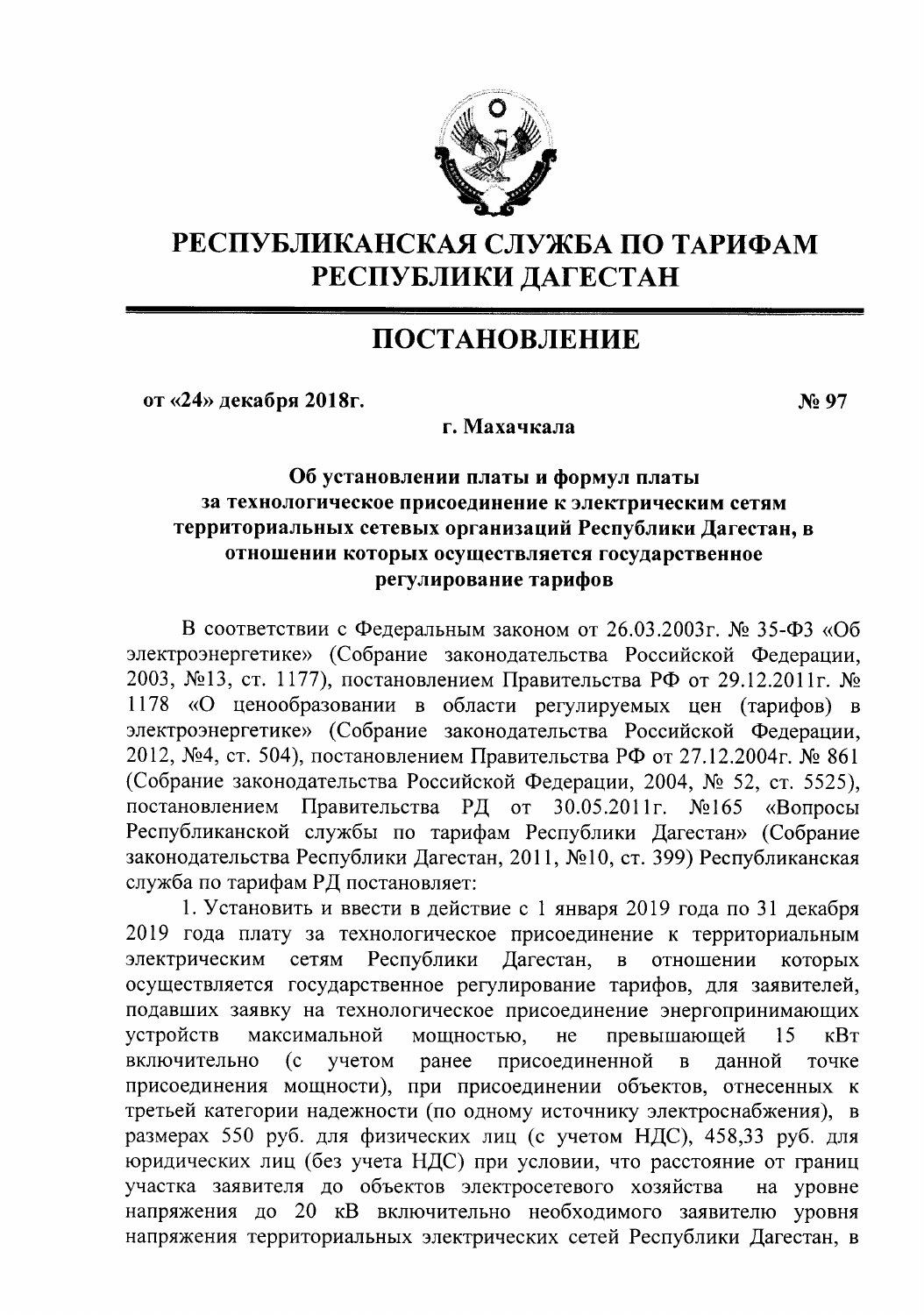отношении которых осуществляется государственное регулирование тарифов, в которые подана заявка, составляет не более 300 метров в городах и поселках городского типа и не более 500 метров в сельской местности.

В границах муниципальных районов, городских округов и на внутригородских территориях городов федерального значения одно и то же лицо может осуществить технологическое присоединение энергопринимающих устройств, принадлежащих ему на праве собственности или на ином законном основании, соответствующих критериям, указанным в первом настоящего абзаце пункта, с платой за технологическое присоединение в размере 550 рублей, не более одного раза в течение 3 лет со дня подачи заявителем заявки на технологическое присоединение до дня подачи следующей заявки.

Положения о размере платы за технологическое присоединение, указанные в абзаце первом настоящего пункта, не могут быть применены в следующих случаях:

при технологическом присоединении энергопринимающих устройств, принадлежащих лицам, владеющим земельным участком по договору аренды, заключенному на срок не более одного года, на котором расположены присоединяемые энергопринимающие устройства;

при технологическом присоединении энергопринимающих устройств, расположенных в жилых помещениях многоквартирных домов.

В соответствии с пунктом 8 Правил технологического присоединения энергопринимающих устройств потребителей электрической энергии, объектов по производству электрической энергии, а также объектов электросетевого хозяйства, принадлежащих сетевым организациям и иным лицам, электрическим  ${\bf K}$ сетям, утвержденных постановлением Правительства РФ от 27.12.2004г. №861 (далее - Правила технологического присоединения), под наименьшим расстоянием от границ участка заявителя до объектов электросетевого хозяйства сетевой организации понимается минимальное расстояние, измеряемое по прямой линии от границы участка (нахождения присоединяемых энергопринимающих устройств) заявителя до ближайшего объекта электрической сети (опора линий электропередачи, кабельная линия, распределительное устройство, подстанция), имеющего указанный в заявке класс напряжения, существующего или планируемого к вводу в эксплуатацию в соответствии с инвестиционной программой сетевой организации, утвержденной порядке,  $\mathbf{B}$ установленном  $\overline{B}$ сроки, предусмотренные подпунктом "б" пункта 16 Правил технологического присоединения, исчисляемые со дня подачи заявки в сетевую организацию.

В случае если с учетом последующего увеличения максимальной мощности ранее присоединенного устройства максимальная мощность превысит 15 кВт и (или) превышены вышеуказанные расстояния, расчет платы за технологическое присоединение производится в соответствии с Главой II Методических указаний по стандартизированным тарифным ставкам или с Главой III Методических указаний по ставке платы, утвержденной регулирующим органом соответствии принятой  $\mathbf{B}$  $\mathbf{C}$ субъекте Российской  $\overline{B}$ Федерации дифференциацией ставок платы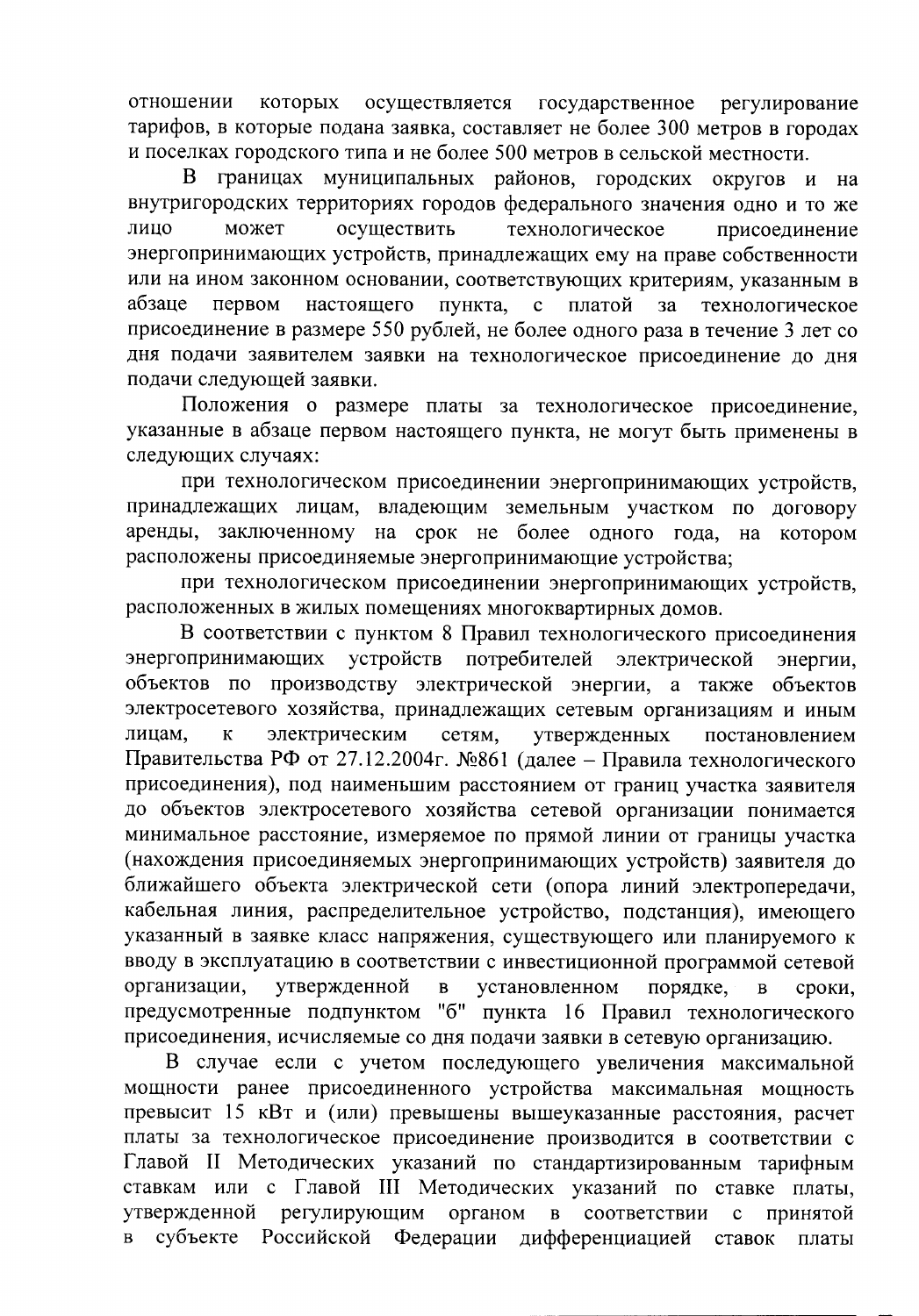за технологическое присоединение, на объем увеличения максимальной мощности ранее присоединенного устройств, заявленной потребителем.

Плата для заявителя, подавшего заявку в целях технологического присоединения энергопринимающих устройств максимальной мощностью, не превышающей 15 кВт включительно (с учетом ранее присоединенной в данной точке присоединения мощности) по первой и (или) второй категории надежности, т.е. к двум независимым источникам электроснабжения, производится в соответствии с Главой II Методических указаний по стандартизированным тарифным ставкам или в соответствии с Главой III Методических указаний по ставке платы, утвержденной регулирующим органом соответствии  $\overline{B}$  $\mathbf{c}$ принятой в субъекте Российской Федерации дифференциацией ставок платы за технологическое присоединение, за объем максимальной мощности, указанной в заявке на технологическое присоединение, а так же  $\Pi$ <sup>O</sup> выбранной учетом VI категории надежности  $\mathbf{c}$ положений Главы Методических указаний.

В отношении садоводческих, огороднических, дачных некоммерческих объединений и иных некоммерческих объединений (гаражно-строительных, гаражных кооперативов) размер платы за технологическое присоединение энергопринимающих устройств составляет 550 рублей, умноженных на количество членов этих объединений, при условии присоединения каждым членом такого объединения не более 15 кВт по третьей категории надежности (по одному источнику электроснабжения) с учетом ранее присоединенных в данной точке присоединения энергопринимающих устройств при присоединении к электрическим сетям сетевой организации на напряжения 20  $\kappa$ B включительно уровне ДО  $\overline{M}$ нахождения энергопринимающих устройств указанных объединений на расстоянии не более 300 метров в городах и поселках городского типа и не более 500 метров в сельской местности до существующих объектов электросетевого хозяйства сетевых организаций.

В отношении граждан, объединивших свои гаражи и хозяйственные постройки (погреба, сараи), размер платы за технологическое присоединение рублей энергопринимающих устройств составляет 550 при условии присоединения каждым собственником этих построек не более 15 кВт по третьей категории надежности (по одному источнику электроснабжения) с учетом ранее присоединенных присоединения  $\overline{B}$ данной точке энергопринимающих устройств при присоединении к электрическим сетям сетевой организации на уровне напряжения до 20 кВ включительно и энергопринимающих указанных нахождения устройств объединенных построек на расстоянии не более 300 метров в городах и поселках городского типа и не более 500 метров в сельской местности до существующих объектов электросетевого хозяйства сетевых организаций.

Размер платы за технологическое присоединение энергопринимающих устройств религиозных организаций составляет 550 рублей при условии присоединения не более 15 кВт по третьей категории надежности (по одному источнику электроснабжения) с учетом ранее присоединенных в данной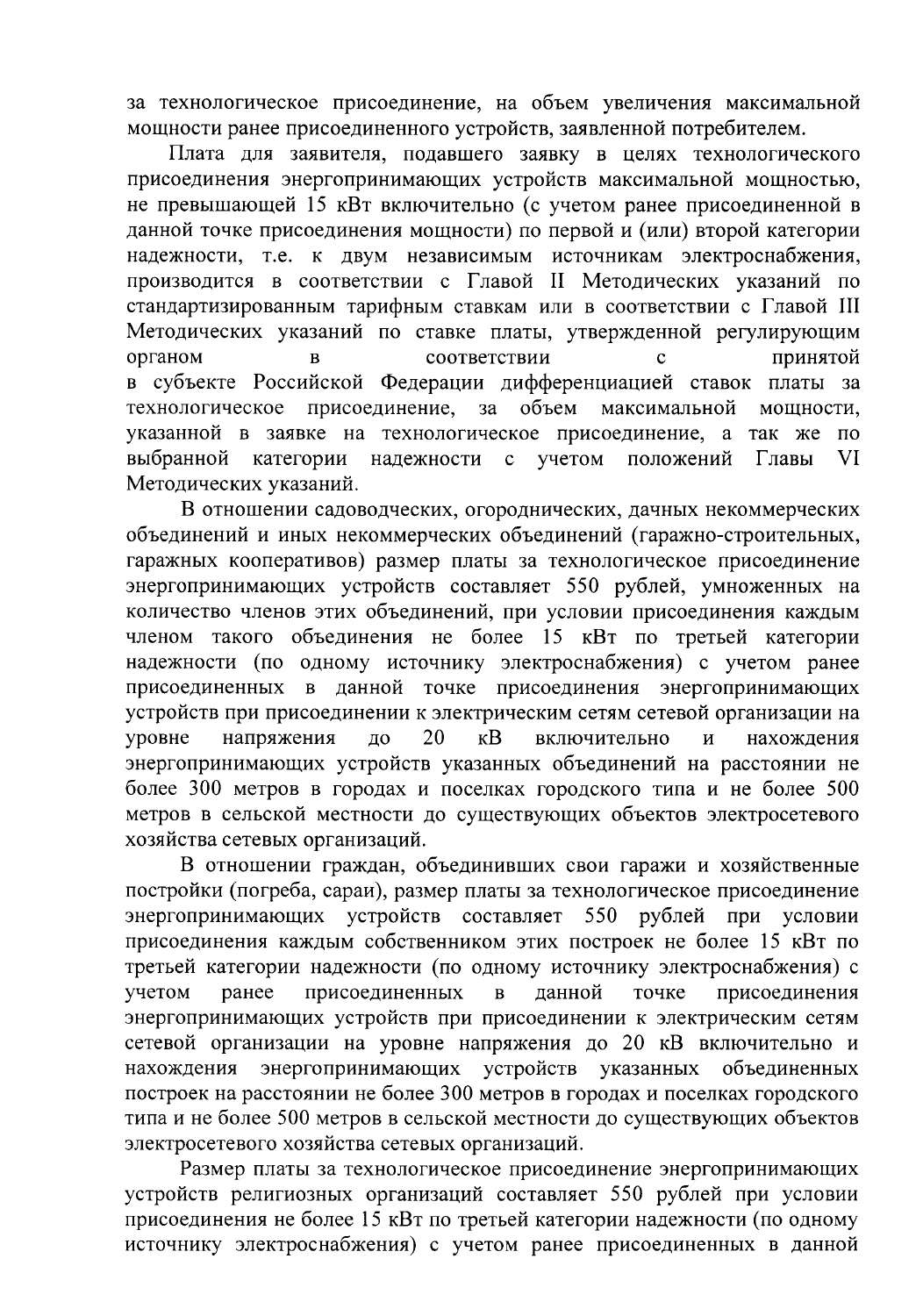точке присоединения энергопринимающих устройств при присоединении к электрическим сетям сетевой организации на уровне напряжения до 20 кВ включительно  $\overline{M}$ нахождения энергопринимающих устройств таких организаций на расстоянии не более 300 метров в городах и поселках городского типа и не более 500 метров в сельской местности до существующих объектов электросетевого хозяйства сетевых организаций.

2. Установить и ввести в действие с 1 января 2019 года по 31 декабря 2019 года для расчета платы за технологическое присоединение к электрическим сетям территориальных сетевых организаций на территории Республики Дагестан:

2.1. Стандартизированные тарифные ставки на покрытие расходов сетевой организации по мероприятиям, указанным в п. 16 Методических указаний по определению размера платы за технологическое присоединение электрическим сетям. утвержденных  $\overline{\mathbf{K}}$ приказом Федеральной антимонопольной службы от 29.08.2017г. №1135/17 (за исключением подпункта "б"), для определения платы за технологическое присоединение к электрическим сетям, согласно приложению  $N<sub>2</sub>1$ настоящему  $\mathbf{K}$ постановлению;

2.2. Стандартизированные тарифные ставки на покрытие расходов сетевой организации на строительство воздушных линий электропередачи для территорий, не относящихся к городским населенным пунктам, а также на территории городских населенных пунктов, согласно приложению №2 к настоящему постановлению;

2.3. Стандартизированные тарифные ставки на покрытие расходов сетевой организации на строительство кабельных линий электропередачи на территории городских населенных пунктов согласно приложению №3 к настоящему постановлению;

2.4. Стандартизированные тарифные ставки на покрытие расходов сетевой строительство организации на ПУНКТОВ секционирования (реклоузеров, распределительных пунктов, переключательных пунктов) на территории городских населенных пунктов согласно приложению №4 к настоящему постановлению:

2.4. Стандартизированные тарифные ставки на покрытие расходов сетевой организации на строительство трансформаторных подстанций (ТП), за исключением распределительных трансформаторных подстанций (РТП), с уровнем напряжения до 35 кВ на территории городских населенных пунктов согласно приложению №5 к настоящему постановлению;

2.5. Стандартизированные тарифные ставки на покрытие расходов сетевой организации строительство распределительных на трансформаторных подстанций (РТП), с уровнем напряжения до 35 кВ на территории городских населенных пунктов согласно приложению №6 к настоящему постановлению;

2.6. Стандартизированные тарифные ставки на покрытие расходов сетевой организации на строительство подстанций уровнем напряжения 35 кВ и выше (ПС) на территории городских населенных пунктов согласно приложению №7 к настоящему постановлению;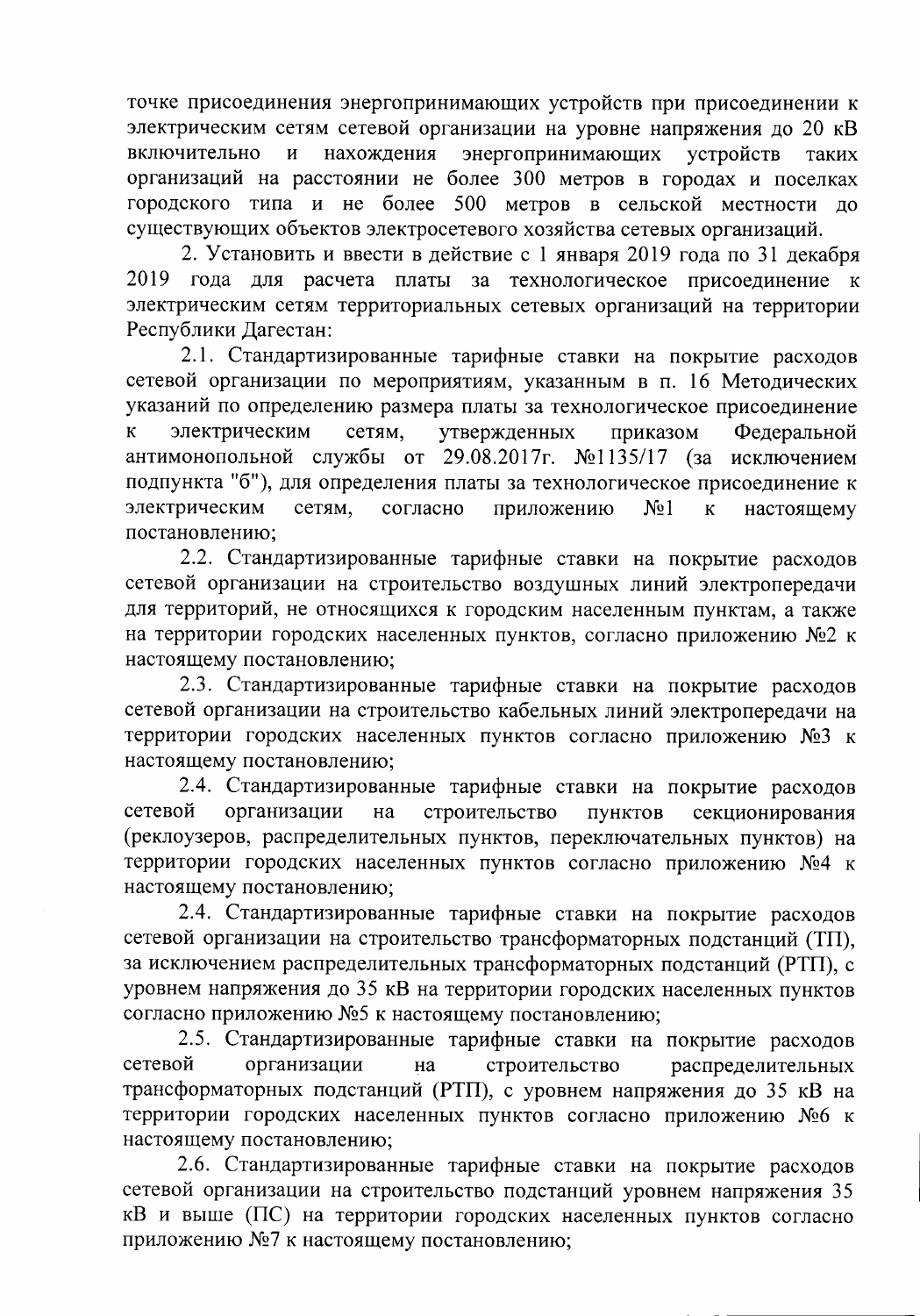2.7. Формулы расчета платы за технологическое присоединение согласно приложения №8 к настоящему постановлению;

2.8. Выпадающие доходы территориальных сетевых организаций Республики Дагестан, связанные с осуществлением технологического присоединения к электрическим сетям, учитываемые в составе необходимой валовой выручки по передаче электрической энергии на 2019 год, согласно приложению №9 к настоящему постановлению.

3. Установить ставки платы за технологическое присоединение к территориальным электрическим сетям Республики Дагестан, в отношении которых осуществляется государственное регулирование тарифов, ДЛЯ заявителей:

подающих заявку целях временного технологического  $\mathbf{B}$ присоединения по третьей категории надежности электроснабжения на уровне напряжения ниже 35 кВ, осуществляемого на ограниченный период обеспечения электроснабжения времени лля принадлежащих ИМ энергопринимающих устройств, а также для обеспечения электрической энергией передвижных энергопринимающих устройств в соответствии с Правилами технологического присоединения,  $\overline{B}$ **TOM** числе  $\overline{B}$ целях временного технологического 15 присоединения до кВт. He удовлетворяющим требованиям, установленным в пункте 1 настоящего постановления, в соответствии с пунктом 2 настоящего постановления;

подающих заявку  $\overline{B}$ целях временного технологического присоединения принадлежащих ему энергопринимающих устройств, в том числе обеспечения ДЛЯ электрической энергией передвижных энергопринимающих устройств с максимальной мощностью до 15 кВт включительно  $(c)$ учетом ранее присоединенной  $\mathbf{B}$ данной точке присоединения мощности), удовлетворяющий требованиям, установленным в пункте 1 настоящего постановления, оплачивают работы в соответствии с пунктом 1 настоящего постановления.

В случае предоставления заявителю автономного резервного источника питания со стороны сетевой организации в соответствии с Правилами технологического присоединения заявитель компенсирует сетевой организации расходы, связанные  $\mathbf{c}$ предоставлением  $(B)$ Т.Ч.  $\mathbf{c}$ транспортировкой) автономного резервного источника питания ДО энергопринимающих устройств заявителя, а также самостоятельно несет расходы по его эксплуатации.

4. По обращению территориальных электрических сетей Республики Дагестан,  $\overline{B}$ отношении которых осуществляется государственное регулирование тарифов, Республиканской службой по тарифам Республики Дагестан утверждается плата  $3a$ технологическое присоединение  $\mathbf{K}$ территориальным распределительным электрическим сетям энергопринимающих устройств отдельных потребителей максимальной мощностью не менее 8900 кВт и на уровне напряжения не ниже 35 кВ и объектов по производству электрической энергии, а также плата за технологическое присоединение по индивидуальному проекту.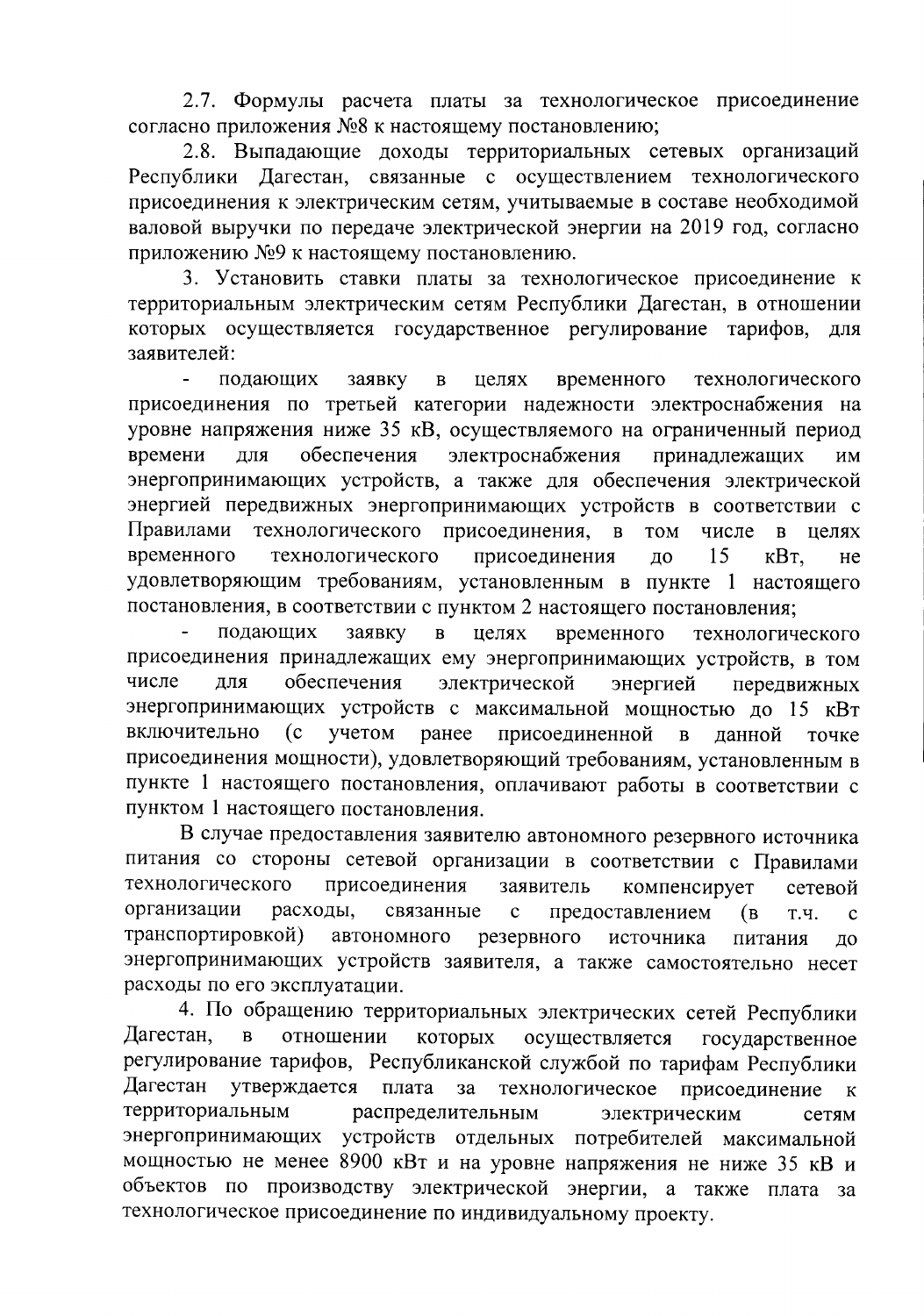5. Размер присоединение платы  $3a$ технологическое энергопринимающих устройств определяется с учетом запрашиваемой заявителем категории надежности электроснабжения.

6. Плата за технологическое присоединение взимается однократно и подлежит отдельному учету со стороны сетевой организации и He учитывается в необходимой валовой выручке по иным регулируемым видам деятельности.

на официальном 7. Разместить настоящее постановление сайте Республиканской Республики службы  $\Pi$ <sup>O</sup> тарифам Дагестан  $\mathbf{B}$ информационно-телекоммуникационной сети «Интернет» (rst.e-dag.ru).

8. Направить настоящее постановление на государственную регистрацию Министерство юстиции  $\overline{B}$ Республики Дагестан  $\bf{B}$ установленном законодательством порядке.

9. Признать утратившими силу с 1 января 2019 года:

постановление Республиканской службы по тарифам Республики Дагестан от 15 декабря 2017 г. № 102 «Об установлении платы и формул платы за технологическое присоединение электрическим  $\bf K$ сетям территориальных сетевых организаций Республики Дагестан, в отношении которых осуществляется государственное регулирование тарифов»;

постановление Республиканской службы по тарифам Республики Дагестан от 26 сентября 2018 г. № 12 «О внесении в постановление Республиканской службы по тарифам РД от 15 декабря 2017 г. №102 «Об установлении платы и формул платы за технологическое присоединение к электрическим сетям территориальных сетевых организаций Республики Дагестан,  $\overline{B}$ отношении которых осуществляется государственное регулирование тарифов».

10. Настоящее постановление вступает в силу в установленном законодательством порядке распространяет И свое действие на правоотношения, возникшие с 1 января 2019 года.

Руководитель Республиканской службы по тарифам Республики Дагестан

У. Амирханов

 $\frac{1}{\sqrt{2}}$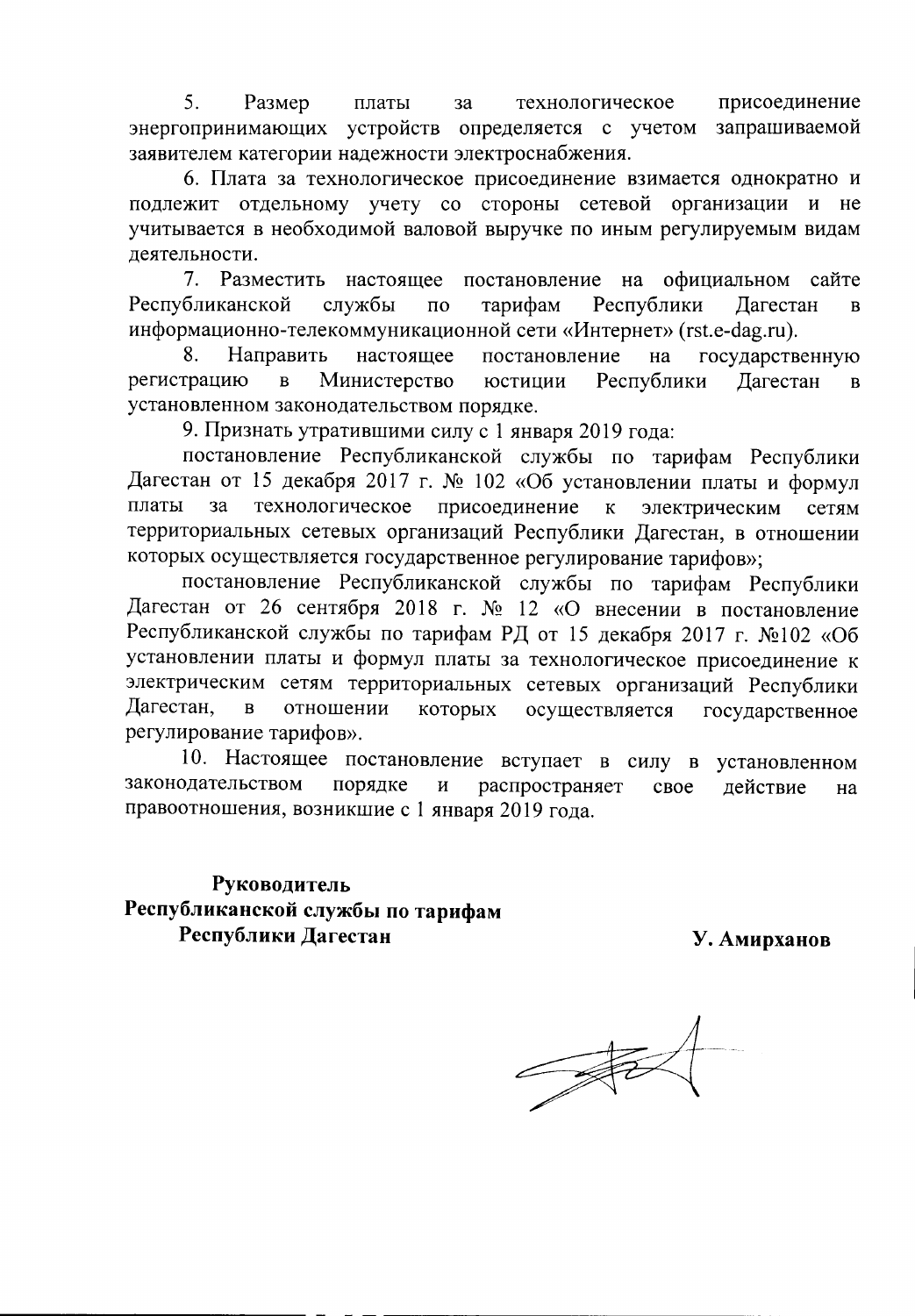### Приложение № 1 к постановлению Республиканской службы по тарифам РД от 24.12.2018г. № 97

Стандартизированные тарифные ставки на покрытие расходов на технологическое присоединение энергопринимающих устройств потребителей электрической энергии, объектов электросетевого хозяйства, принадлежащих сетевым организациям и иным лицам, по мероприятиям, указанным в п. 16 Методических указаний (кроме подпункта "б") (руб. за одно присоединение) к территориальным электрическим сетям Республики Дагестан на 2019 год

Ť

|           | Наименование<br>стандартизированной тарифной ставки                                                                                                                                                                                                                                                                                       | Eд.<br>измерения                 | Стандартизированная<br>тарифная ставка<br>(без учета НДС) |
|-----------|-------------------------------------------------------------------------------------------------------------------------------------------------------------------------------------------------------------------------------------------------------------------------------------------------------------------------------------------|----------------------------------|-----------------------------------------------------------|
| C1        | Стандартизированная тарифная ставка на покрытие расходов на<br>технологическое присоединение энергопринимающих устройств<br>потребителей электричекой энергии, объектов электросетевого<br>хозяйства, принадлежащих сетевым организациям и иным лицам,<br>по мероприятиям, казанным в п.16 Методических указаний (кроме<br>$\pi/\pi$ "6") | руб.<br>за одно<br>присоединение | 1848,36                                                   |
|           | Стандартизированная тарифная ставка на покрытие расходов на<br>подготовку и выдачу сетевой организацией технических условий<br>заявителю (ТУ)                                                                                                                                                                                             | руб.<br>за одно<br>присоединение | 755,06                                                    |
| $C_{1,2}$ | Стандартизированная тарифная ставка на покрытие расходов на<br>проверку сетевой организацией выполнения заявителем<br>технических условий                                                                                                                                                                                                 | руб.<br>за одно<br>присоединение | 1093,30                                                   |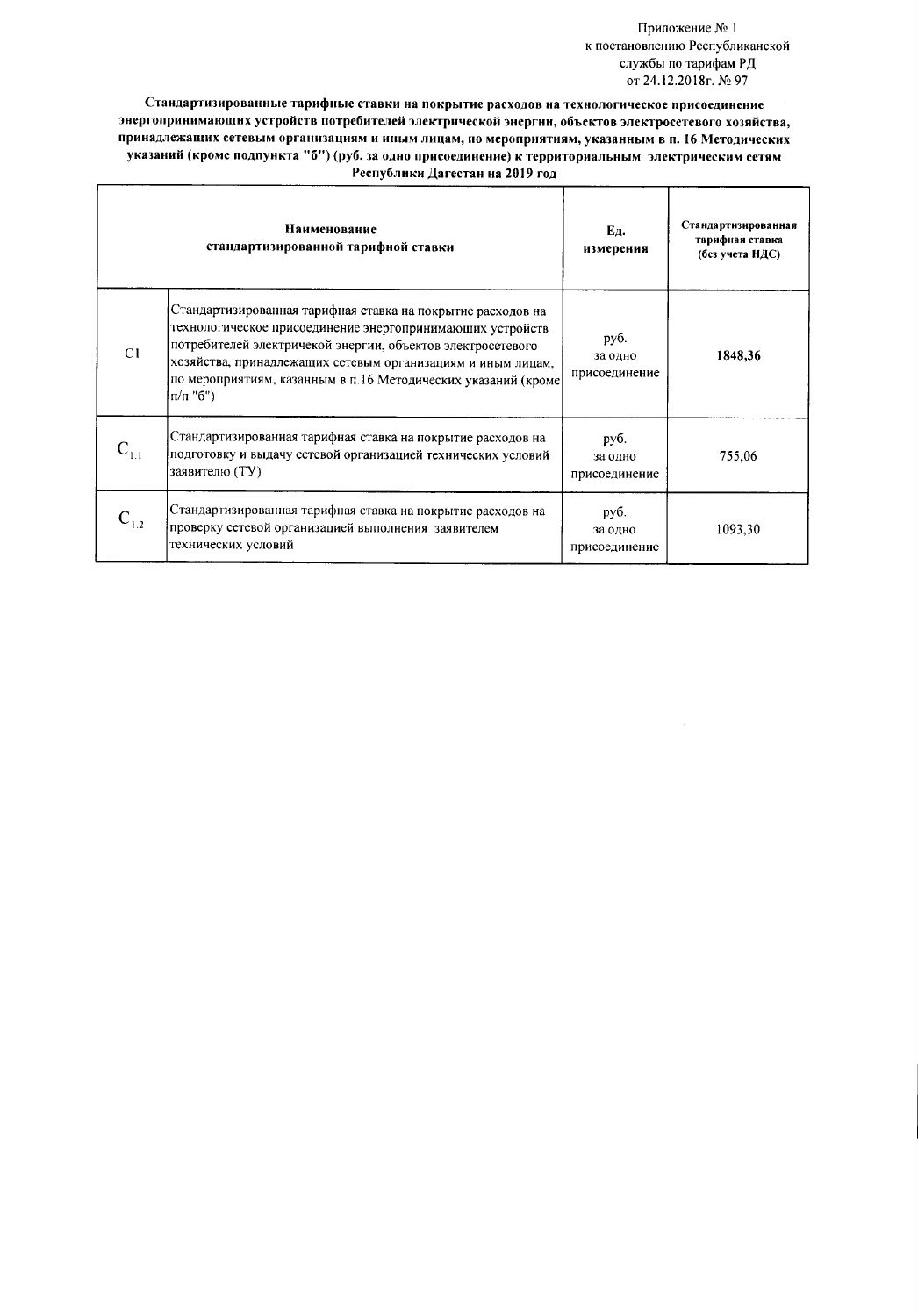Приложение № 2 к постановлению Республиканской службы по тарифам РД от 24.12.2018г. № 97

#### Стандартизированные тарифные ставки

на покрытие расходов сетевой организации на строительство воздушных линий электропередачи, для определения платы за технологическое присоединение к электрическим сетям на территории Республики Дагестан на 2019 год (С2\*)

| N <sub>2</sub> | Наименование мероприятия                                         |         | 0,4                                                                                     |                                                     | Уровень напряжения строящегося объекта электросетевого хозяйства (кВ)<br>$6 - 10$       |                                                     | (без учёта НДС)<br>35                                                                   |                                                     | Стандартизированная тарифная ставка для определения платы за технологическое присоединение энергопринимающих устройств<br>110 |                                                     |
|----------------|------------------------------------------------------------------|---------|-----------------------------------------------------------------------------------------|-----------------------------------------------------|-----------------------------------------------------------------------------------------|-----------------------------------------------------|-----------------------------------------------------------------------------------------|-----------------------------------------------------|-------------------------------------------------------------------------------------------------------------------------------|-----------------------------------------------------|
| $\pi/\pi$      |                                                                  |         | на территории,<br>не относящейся<br>к территориям<br>городских<br>населенных<br>пунктов | на территории<br>городских<br>населенных<br>ПУНКТОВ | на территории,<br>не относящейся<br>к территориям<br>городских<br>населенных<br>пунктов | на территории<br>городских<br>населенных<br>пунктов | на территории,<br>не относящейся<br>к территориям<br>городских<br>населенных<br>ПУНКТОВ | на территории<br>городских<br>населенных<br>ПУНКТОВ | на территории,<br>не относящейся<br>к территориям<br>городских<br>населенных<br>пунктов                                       | на территории<br>городских<br>населенных<br>пунктов |
|                | $\mathcal{I}$                                                    | 3       | $\mathbf{4}$                                                                            | 5                                                   | 6                                                                                       | $\mathcal{I}$                                       | 8                                                                                       | 9                                                   | 10                                                                                                                            | 11                                                  |
|                | Строительство воздушной линии с установкой опор                  |         |                                                                                         |                                                     |                                                                                         |                                                     |                                                                                         |                                                     |                                                                                                                               |                                                     |
| 1.1            | Строительство воздушной линии на деревянных опорах               |         |                                                                                         |                                                     |                                                                                         |                                                     |                                                                                         |                                                     |                                                                                                                               |                                                     |
|                | Тип провода-изолированный СИП, сечение жилы $50$ мм <sup>2</sup> | руб./км | 492519,27                                                                               | $\sim$                                              | 767042,67                                                                               | $\blacksquare$                                      | $\overline{a}$                                                                          | $\overline{\phantom{a}}$                            |                                                                                                                               |                                                     |
| 1.2            | Строительство воздушной линии на металлических опорах            |         |                                                                                         |                                                     |                                                                                         |                                                     |                                                                                         |                                                     |                                                                                                                               |                                                     |
|                | Тип провода-неизолированный АС, сечение жилы 95 мм2              | руб./км | $\sim$                                                                                  | $\sim$                                              | $\overline{\phantom{a}}$                                                                |                                                     | 1866643,95                                                                              | 1456785,33                                          |                                                                                                                               |                                                     |
|                | Тип провода-неизолированный АС, сечение жилы 185 мм2             | руб./км | $\tilde{\phantom{a}}$                                                                   | $\overline{\phantom{a}}$                            | $\overline{\phantom{a}}$                                                                | $\overline{\phantom{a}}$                            |                                                                                         | $\blacksquare$                                      | 5163793,53                                                                                                                    | 4036896.96                                          |
| 1.3            | Строительство воздушной линии на железобетонных опорах           |         |                                                                                         |                                                     |                                                                                         |                                                     |                                                                                         |                                                     |                                                                                                                               |                                                     |
|                | Тип провода-изолированный СИП, сечение жилы 50 мм2               | руб./км |                                                                                         | 492822,90                                           | $\tilde{\phantom{a}}$                                                                   | 651495,75                                           | $\sim$                                                                                  | $\tilde{\phantom{a}}$                               |                                                                                                                               |                                                     |
|                | Тип провода-изолированный СИП, сечение жилы 70 мм2               | руб./км |                                                                                         | $\overline{\phantom{a}}$                            |                                                                                         | 1129792.57                                          |                                                                                         |                                                     |                                                                                                                               |                                                     |

\*Стандартизированные тарифные ставки С2 установлены в ценах 2019 года.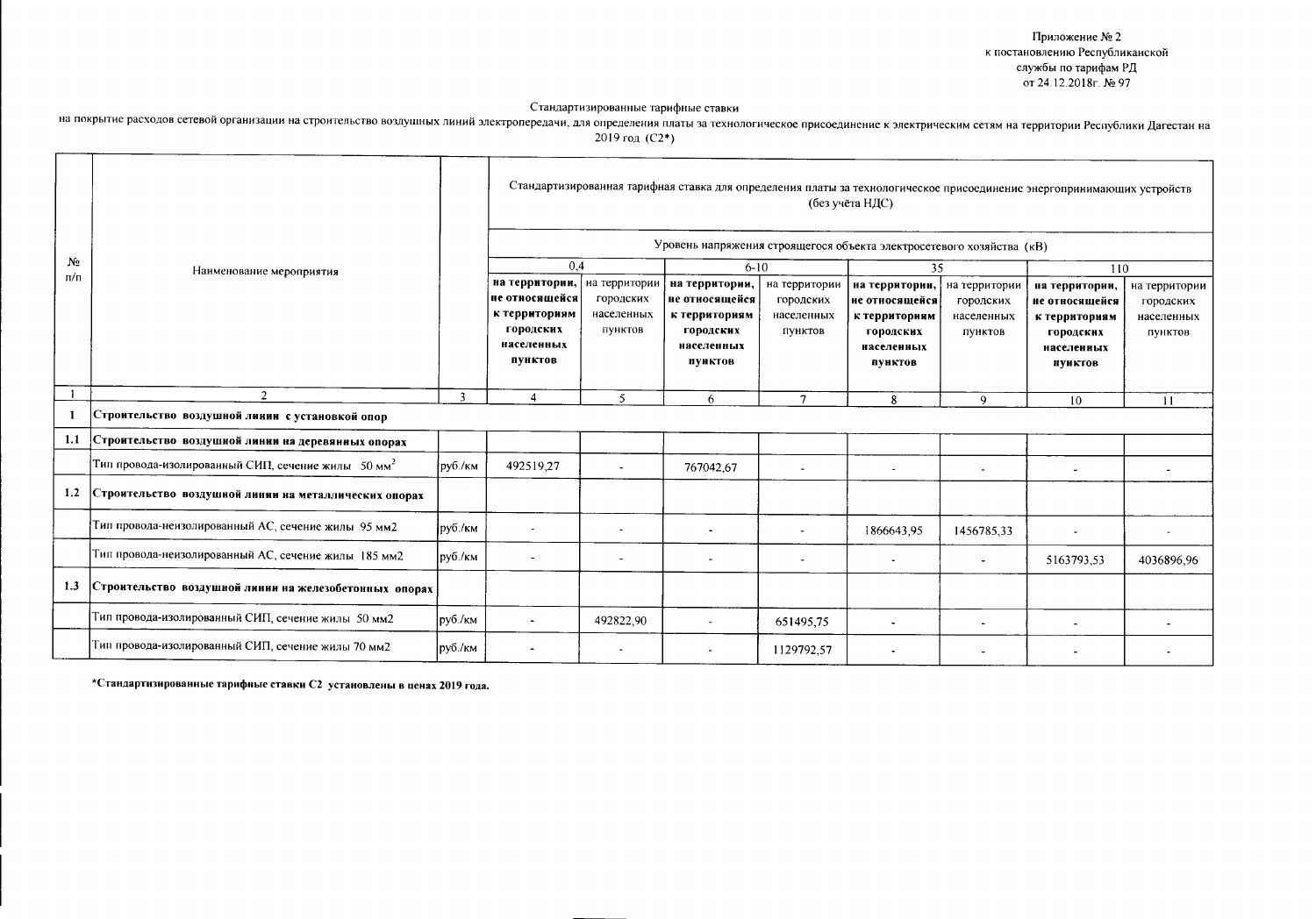Приложение № 3 к постановлению Республиканской службы по тарифам РД от 24.12.2018г. № 97

#### Стандартизированные тарифные ставки

на покрытие расходов сетевой организации на строительство кабельных линий электропередачи, для определения платы за технологическое присоединение к электрическим сетям на территории Республики Дагестан на 2019 год  $(C3^*)$ 

Стандартизированная тарифная ставка для определения платы за технологическое присоединение энергопринимающих устройств (без учёта НДС) Уровень напряжения строящегося объекта электросетевого хозяйства (кВ) 0.4  $6 - 10$ 35  $110$  $N<sub>2</sub>$ на территории, на территории на территории, на территории на территории, на территории, на территории на территории Наименование мероприятия  $\pi/\pi$ не относящейся городских не относящейся городских не относящейся городских не относящейся к городских к территориям населенных к территориям населенных к территориям населенных территориям населенных городских пунктов городских пунктов городских пунктов городских пунктов населенных населенных населенных населенных пунктов ПУНКТОВ пунктов пунктов  $\overline{2}$  $\overline{\mathbf{3}}$  $\overline{4}$  $\overline{5}$  $\overline{6}$  $\overline{7}$  $\overline{9}$  $8$  $10$  $\overline{11}$ Строительство кабельной линии в траншее  $\mathbf{1}$  $1.1\,$ многожильный с бумажной изоляцией сечением 35 мм2 руб./км 702369.48  $\overline{a}$  $\overline{a}$  $\overline{a}$  $\overline{\phantom{a}}$  $\overline{\phantom{a}}$  $\overline{a}$  $1.2$ многожильный с бумажной изоляцией сечением 150 мм2 руб./км  $\overline{a}$ 1473547,80  $\overline{\phantom{a}}$  $\ddot{\phantom{a}}$  $\overline{a}$  $1.3$ многожильный с бумажной изоляцией сечением 240 мм2 руб./км  $\overline{\phantom{a}}$ 2015334,70  $\overline{a}$  $\blacksquare$  $\omega$  $\overline{a}$  $\ddot{\phantom{a}}$  $\sim$ 

\*Стандартизированные тарифные ставки СЗ установлены в ценах 2019 года.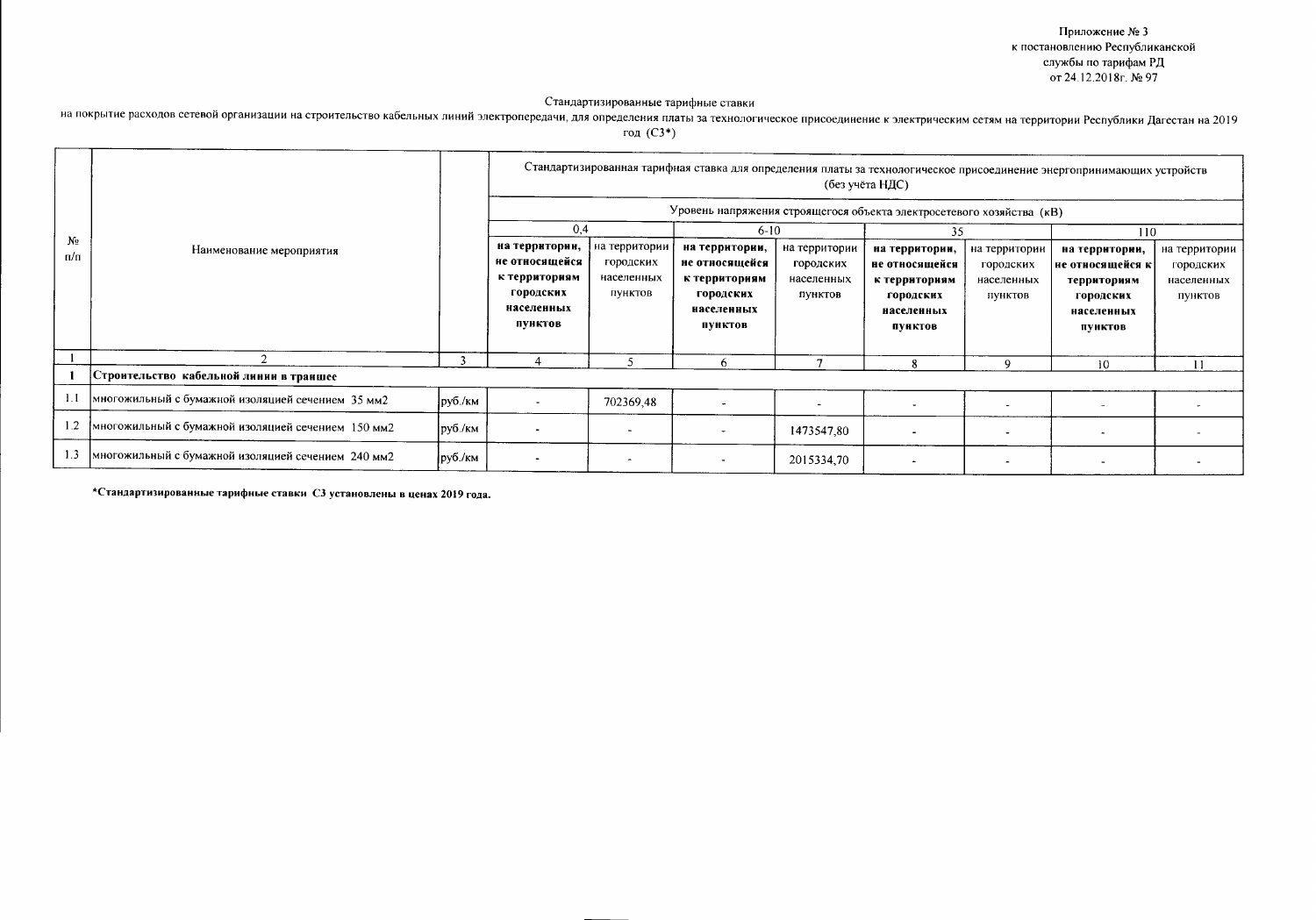Приложение №4 к постановлению Республиканской службы по тарифам РД от 24.12.2018г. № 97

## Стандартизированные тарифные ставки

# на покрытие расходов сетевой организации на строительство пунктов секционирования (реклоузеров, распределительных пунктов, переключательных пунктов), для определения платы за технологическое присоединение к электрическим сетям на территории Республики Дагестан на 2019 год (С4\*)

|              |                                       |         | Стандартизированная тарифная ставка для определения платы за технологическое присоединение энергопринимающих устройств<br>(без учёта НДС)<br>Уровень напряжения строящегося объекта электросетевого хозяйства (кВ) |                                                     |                                                                                                     |                                                     |                                                                                               |                                                     |                                                                                                |                                                     |  |  |
|--------------|---------------------------------------|---------|--------------------------------------------------------------------------------------------------------------------------------------------------------------------------------------------------------------------|-----------------------------------------------------|-----------------------------------------------------------------------------------------------------|-----------------------------------------------------|-----------------------------------------------------------------------------------------------|-----------------------------------------------------|------------------------------------------------------------------------------------------------|-----------------------------------------------------|--|--|
| $N_2$<br>n/n | Наименование мероприятия              |         | 0,4<br>на территории,<br>не относящейся<br>к территориям<br><b>ГОРОДСКИХ</b><br>населенных<br>пунктов                                                                                                              | на территории<br>городских<br>населенных<br>пунктов | $6 - 10$<br>на территории,<br>не относящейся<br>к территориям<br>городских<br>населенных<br>пунктов | на территории<br>городских<br>населенных<br>пунктов | 35<br>на территории,<br>не относящейся<br>к территориям<br>городских<br>населенных<br>пунктов | на территории<br>городских<br>населенных<br>пунктов | 110<br>на территории,<br>не относящейся<br>к территориям<br>городских<br>населенных<br>ПУНКТОВ | на территории<br>городских<br>населенных<br>пунктов |  |  |
|              |                                       |         |                                                                                                                                                                                                                    |                                                     | 6                                                                                                   |                                                     | я                                                                                             |                                                     | 10                                                                                             | $\mathbf{11}$                                       |  |  |
|              | Строительство пунктов секционирования |         |                                                                                                                                                                                                                    |                                                     |                                                                                                     |                                                     |                                                                                               |                                                     |                                                                                                |                                                     |  |  |
|              | реклоузеры 630 А                      | руб /шт | $\overline{\phantom{a}}$                                                                                                                                                                                           | $\overline{\phantom{a}}$                            | $\overline{\phantom{a}}$                                                                            | 2084819.9                                           |                                                                                               |                                                     |                                                                                                |                                                     |  |  |

\*Стандартизированные тарифные ставки С4 установлены в ценах 2019 года.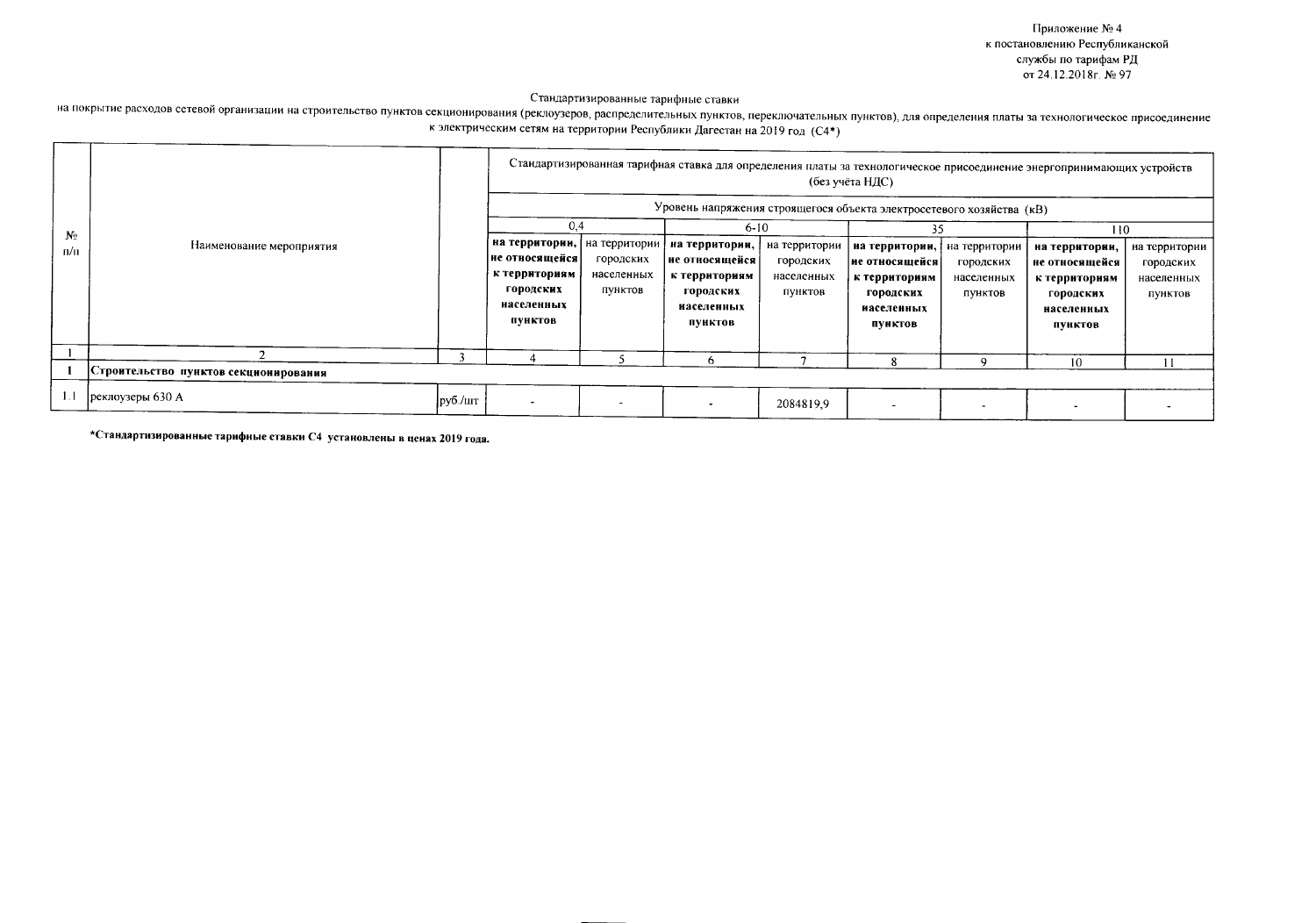Приложение № 5 к постановлению Республиканской службы по тарифам РД от 24.12.2018г. № 97

Стандартизированные тарифные ставки

на покрытие расходов сетевой организации на строительство трансформаторных подстанций (ТП), за исключением распределительных трансформаторных подстанций (РТП), с уровнем напряжения до 35 кВ, для определения платы за технологическое присоединение к электрическим сетям на территории Республики Дагестан на 2019 год (C5\*)

| Nº<br>п/п | Наименование мероприятия                                                            |                             | Стандартизированная тарифная ставка для определения платы за технологическое присоединение энергопринимающих устройств<br>(без учёта НДС)<br>Уровень напряжения строящегося объекта электросетевого хозяйства (кВ)<br>0.4<br>$6 - 10$<br>35<br>110 |                                    |                                                                                         |                                                     |                                                                                          |                                                     |                                                                                         |                                                     |  |
|-----------|-------------------------------------------------------------------------------------|-----------------------------|----------------------------------------------------------------------------------------------------------------------------------------------------------------------------------------------------------------------------------------------------|------------------------------------|-----------------------------------------------------------------------------------------|-----------------------------------------------------|------------------------------------------------------------------------------------------|-----------------------------------------------------|-----------------------------------------------------------------------------------------|-----------------------------------------------------|--|
|           |                                                                                     |                             | на территории, на территории<br> не относящейся<br>к территориям<br>городских<br>населенных<br>пунктов                                                                                                                                             | городских<br>населенных<br>пунктов | на территории,<br>не относящейся<br>к территориям<br>городских<br>населенных<br>пунктов | на территории<br>городских<br>населенных<br>пунктов | на территории,<br> не относящейся<br>к территориям<br>городских<br>населенных<br>пунктов | на территории<br>городских<br>населенных<br>пунктов | на территории,<br>не относящейся<br>к территориям<br>городских<br>населенных<br>пунктов | на территории<br>городских<br>населенных<br>пунктов |  |
|           |                                                                                     |                             |                                                                                                                                                                                                                                                    |                                    | 6                                                                                       |                                                     | 8                                                                                        | ۹                                                   | 10                                                                                      | 11                                                  |  |
|           | Строительство комплектной трансформаторной подстанции с одним трансформатором (КТП) |                             |                                                                                                                                                                                                                                                    |                                    |                                                                                         |                                                     |                                                                                          |                                                     |                                                                                         |                                                     |  |
|           | мощностью 1 х 250 кВа                                                               | руб./кВт                    |                                                                                                                                                                                                                                                    |                                    |                                                                                         | 1763.31                                             |                                                                                          | $\blacksquare$                                      |                                                                                         |                                                     |  |
|           | мощностью 1 х 630 кВа                                                               | py6./kBT                    |                                                                                                                                                                                                                                                    | $\overline{a}$                     | ۰                                                                                       | 946,50                                              |                                                                                          | $\ddot{\phantom{1}}$                                |                                                                                         |                                                     |  |
| 1.3       | мощностью 1 х 1000 кВа                                                              | $ p\gamma 6./\kappa B\tau $ |                                                                                                                                                                                                                                                    |                                    |                                                                                         | 924,86                                              |                                                                                          |                                                     |                                                                                         |                                                     |  |

\*Стандартизированные тарифные ставки С5 установлены в ценах 2019 года.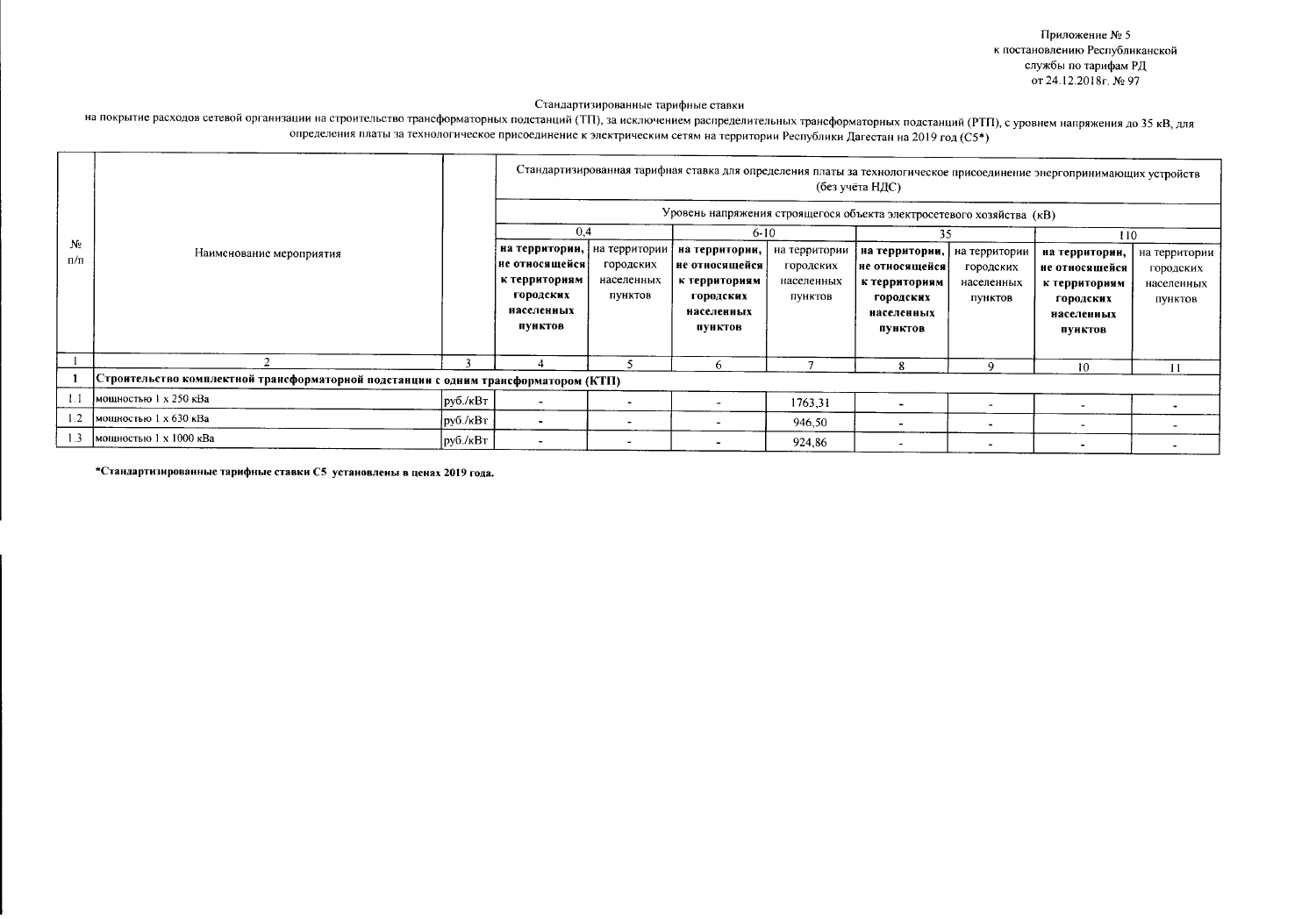Приложение № 6 к постановлению Республиканской службы по тарифам РД от 24.12.2018г. № 97

Стандартизированные тарифные ставки

на покрытие расходов сетевой организации на строительство распределительных трансформаторных подстанций (РТП), с уровнем напряжения до 35 кВ, для определения платы за технологическое присоединение к электрическим сетям на территории Республики Дагестан на 2019 год (С6\*)

|                   | Наименование мероприятия                                          |          | Стандартизированная тарифная ставка для определения платы за технологическое присоединение энергопринимающих устройств<br>(без учёта НДС)<br>Уровень напряжения строящегося объекта электросетевого хозяйства (кВ) |                                                     |                                                                                                     |                                                     |                                                                                                |                                                     |                                                                                                |                                                     |  |  |
|-------------------|-------------------------------------------------------------------|----------|--------------------------------------------------------------------------------------------------------------------------------------------------------------------------------------------------------------------|-----------------------------------------------------|-----------------------------------------------------------------------------------------------------|-----------------------------------------------------|------------------------------------------------------------------------------------------------|-----------------------------------------------------|------------------------------------------------------------------------------------------------|-----------------------------------------------------|--|--|
| $\sqrt{2}$<br>л/п |                                                                   |          | 0,4<br>на территории,<br>не относящейся<br>к территориям<br>городских<br>населенных<br>пунктов                                                                                                                     | на территории<br>городских<br>населенных<br>пунктов | $6 - 10$<br>на территории,<br>не относящейся<br>к территориям<br>городских<br>населенных<br>пунктов | на территории<br>городских<br>населенных<br>пунктов | 35<br>на территории,<br> не относящейся<br>к территориям<br>городских<br>населенных<br>пунктов | на территории<br>городских<br>населенных<br>пунктов | 110<br>на территории,<br>не относящейся<br>к территориям<br>городских<br>населенных<br>пунктов | на территории<br>городских<br>населенных<br>пунктов |  |  |
|                   |                                                                   |          |                                                                                                                                                                                                                    |                                                     | 6                                                                                                   |                                                     | 8                                                                                              | 9                                                   | 10                                                                                             |                                                     |  |  |
|                   | Строительство распределительной трансформаторной подстанции (РТП) |          |                                                                                                                                                                                                                    |                                                     |                                                                                                     |                                                     |                                                                                                |                                                     |                                                                                                |                                                     |  |  |
|                   | однотрансформаторная РТП-250 кВа, 10 (6)/0.4 кВ                   | руб./кВт |                                                                                                                                                                                                                    |                                                     | $\overline{\phantom{a}}$                                                                            | 1994.93                                             | $\overline{\phantom{0}}$                                                                       |                                                     |                                                                                                |                                                     |  |  |
| 1.2               | однотрансформаторная РТП-400 кВа, 10 (6)/0,4 кВ                   | руб./кВт |                                                                                                                                                                                                                    | $\bullet$                                           | $\overline{\phantom{a}}$                                                                            | 1516,88                                             | $\bullet$                                                                                      |                                                     |                                                                                                |                                                     |  |  |
|                   | однотрансформаторная РТП-630 кВа, 10 (6)/0,4 кВ                   | руб./кВт |                                                                                                                                                                                                                    |                                                     |                                                                                                     | 1035,44                                             |                                                                                                |                                                     |                                                                                                |                                                     |  |  |

\*Стандартизированные тарифные ставки Сб установлены в ценах 2019 года.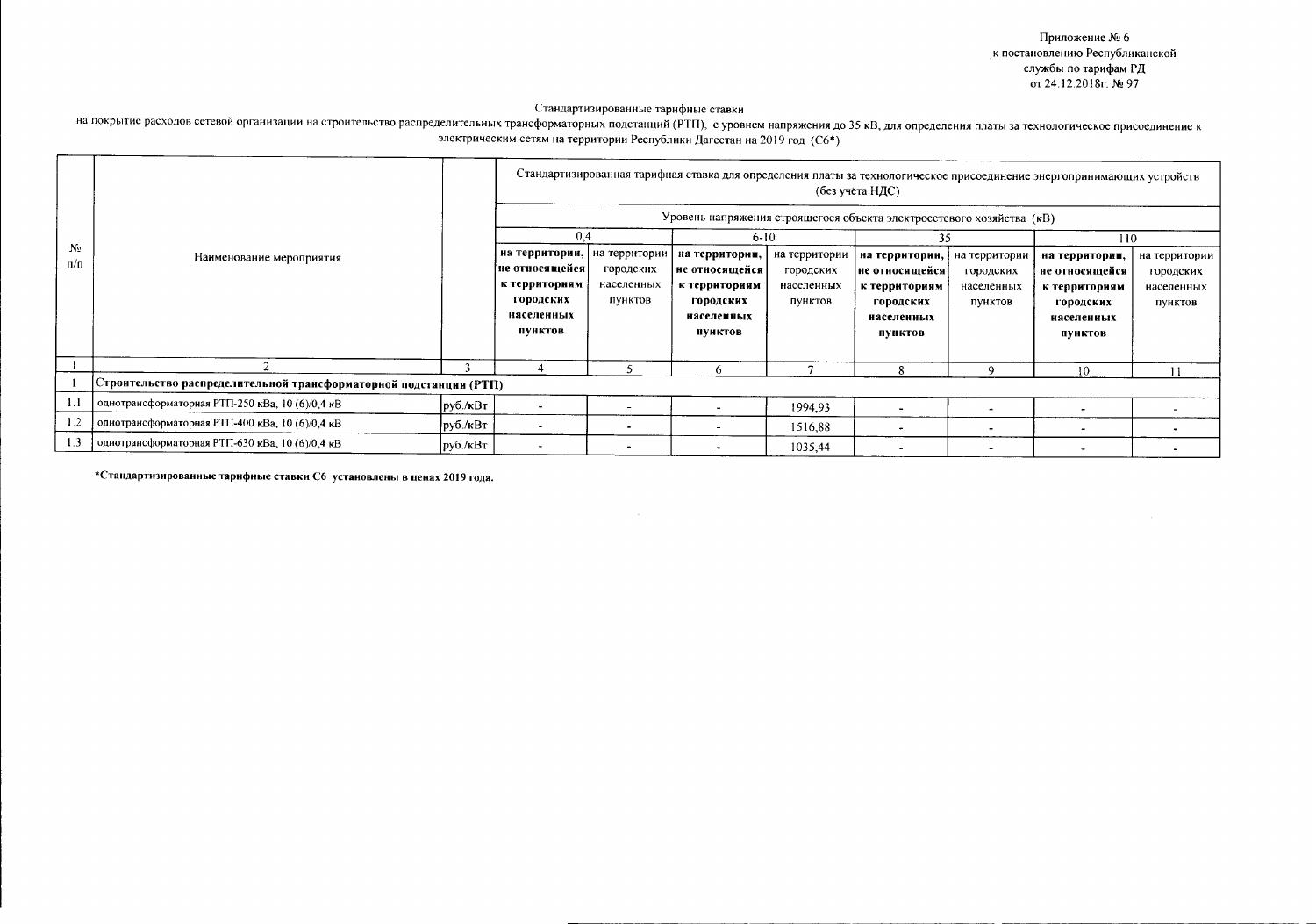Приложение № 7 к постановлению Республиканской службы по тарифам РД от 24.12.2018г. № 97

# Стандартизированные тарифные ставки

на покрытие расходов сетевой организации на строительство подстанций уровнем напряжения 35 кВ и выше, для определения платы за технологическое присоединение к электрическим сетям на территории Республики Дагестан на 2019 год (С7\*)

|            |                                                         |                                        | Стандартизированная тарифная ставка для определения платы за технологическое присоединение энергопринимающих устройств<br>(без учёта НДС) |                                    |                                                                                         |                                                     |                                                                                         |                                                     |                                                                                         |                                                     |  |
|------------|---------------------------------------------------------|----------------------------------------|-------------------------------------------------------------------------------------------------------------------------------------------|------------------------------------|-----------------------------------------------------------------------------------------|-----------------------------------------------------|-----------------------------------------------------------------------------------------|-----------------------------------------------------|-----------------------------------------------------------------------------------------|-----------------------------------------------------|--|
|            |                                                         |                                        | Уровень напряжения строящегося объекта электросетевого хозяйства (кВ)                                                                     |                                    |                                                                                         |                                                     |                                                                                         |                                                     |                                                                                         |                                                     |  |
|            |                                                         |                                        | 0.4                                                                                                                                       |                                    | $6 - 10$                                                                                |                                                     |                                                                                         |                                                     | 110                                                                                     |                                                     |  |
| No.<br>п/п | Наименование мероприятия                                |                                        | на территории,   на территории<br> не относящейся <br>к территориям<br>городских<br>населенных<br>пунктов                                 | городских<br>населенных<br>пунктов | на территории,<br>не относящейся<br>к территориям<br>городских<br>населенных<br>пунктов | на территории<br>городских<br>населенных<br>пунктов | на территории,<br>не относящейся<br>к территориям<br>городских<br>населенных<br>пунктов | на территории<br>городских<br>населенных<br>пунктов | на территории,<br>не относящейся<br>к территориям<br>городских<br>населенных<br>пунктов | на территории<br>городских<br>населенных<br>пунктов |  |
|            |                                                         |                                        |                                                                                                                                           |                                    | n                                                                                       |                                                     | 8                                                                                       |                                                     | 10                                                                                      | $\overline{11}$                                     |  |
|            | Строительство подстанции уровнем напряжения 35 кВ       |                                        |                                                                                                                                           |                                    |                                                                                         |                                                     |                                                                                         |                                                     |                                                                                         |                                                     |  |
|            | однотрансформаторная ПС мощностью 4000 кВа 35/10 (6) кВ | $\frac{1}{2}$ py 6./ $\kappa$ B $\tau$ |                                                                                                                                           |                                    |                                                                                         | $\overline{\phantom{a}}$                            |                                                                                         | 4745,22                                             |                                                                                         |                                                     |  |

\*Стандартизированные тарифные ставки С7 установлены в ценах 2019 года.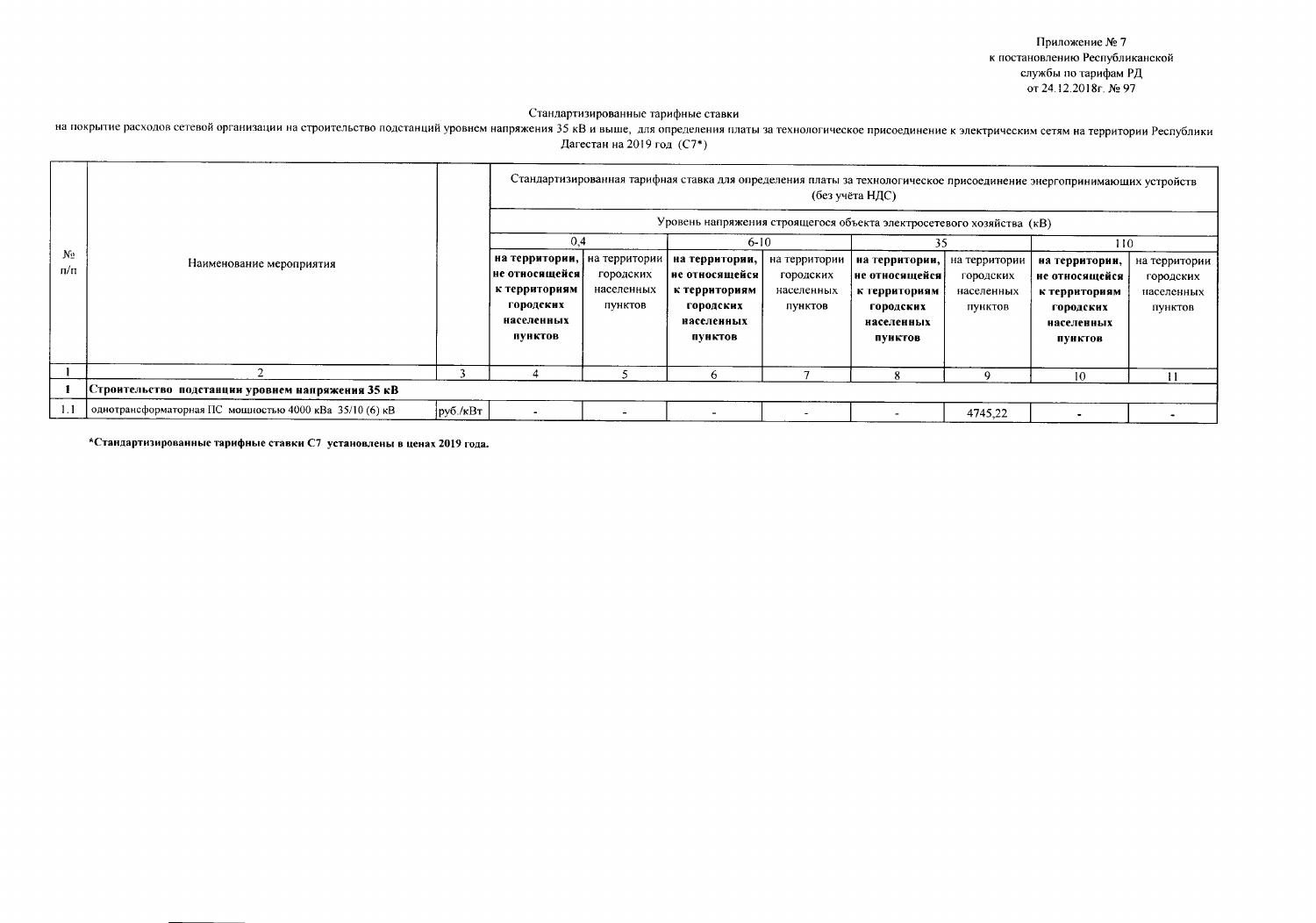#### ФОРМУЛЫ

расчета платы за технологическое присоединение энергопринимающих устройств заявителя к объектам территориальных электрических сетей Республики Дагестан, в отношении которых осуществляется государственное регулирование тарифов, посредством применения стандатизированных тарифных ставок на 2019 год

| Nº.            |                                                                                                                                                                                            | Формулы платы (П) посредством применения                     |
|----------------|--------------------------------------------------------------------------------------------------------------------------------------------------------------------------------------------|--------------------------------------------------------------|
| $\pi/\pi$      | Условия присоединения                                                                                                                                                                      | стандартизированных ставок                                   |
|                | $\overline{2}$                                                                                                                                                                             | 3                                                            |
| $\mathbf{I}$   | отсутствует необходимость реализации                                                                                                                                                       | C1                                                           |
|                | мероприятий "последней мили"                                                                                                                                                               |                                                              |
| $\overline{2}$ |                                                                                                                                                                                            | С учетом расходов по мероприятиям "последней мили":          |
| 2.1            | при необходимости строительства воздушной<br>линии                                                                                                                                         | $CI + (C2i \times L2)$                                       |
| 2.2            | при необходимости строительства кабельной<br>линии                                                                                                                                         | $Cl + (C3i \times L3)$                                       |
|                | при необходимости строительства воздушной и<br>кабельной линии                                                                                                                             | $C1 + (C2i \times L2) + (C3i \times L3)$                     |
| 2.3            | при необходимости строительства пунктов<br>секционирования (реклоузеров)                                                                                                                   | $C1 + (C4i \times n)$                                        |
| 2.4            | необходимости<br>при<br>строительства<br>трансформаторной подстанции (ТП)                                                                                                                  | $C1 + (C5i \times Nmax)$                                     |
|                | необходимости<br>строительства<br>при<br>распределительной<br>трансформаторной<br>подстанции (РТП)                                                                                         | $C1 + (C6i \times Nmax)$                                     |
|                | при необходимости строительства подстанции<br>уровнем напряжения 35 кВ и выше(ПС)<br>$(py6./\kappa B\tau)$                                                                                 | $C1 + (C7i \times Nmax)$                                     |
| 2.5            | при необходимости строительства воздушной<br>линии и трансформаторной подстанции (ТП),<br>аналогично для (РТП), аналогично для (ПС)<br>уровнем напряжения 35 и выше                        | $C1 + (C2i \times L2) + (C5i \times Nmax)$                   |
| 2.6            | при необходимости строительства кабельной<br>линий и трансформаторной подстанции (TII),<br>аналогично для (РТП), аналогично для (ПС)<br>уровнем напряжения 35 кВ и выше                    | $C1 + (C3i \times L3) + (C5i \times Nmax)$                   |
| 2.7            | при необходимости строительства воздушной<br>линии, кабельной линии, трансформаторной<br> подстанции (ТП), аналогично для (РТП),<br>аналогично для (ПС) уровнем напряжения 35<br>кВ и выше | $C1 + (C2i \times L2) + (C3i \times L3) + (C5i \times Nmax)$ |

#### Примечание:

С1 - стандартизированная тарифная ставка на покрытие расходов на технологическое присоединение энергопринимающих устройств потребителей электрической энергии, объектов электросетевого хозяйства, принадлежащих сетевым организациям и иным лицам, по мероприятиям, указанным в п. 16 Методических указаний (кроме подпункта "б") (руб. за одно присоединение);

С2і - стандартизированная тарифная ставка на покрытие расходов сетевой организации на строительство воздушных линий электропередачи на i-м уровне напряжения в расчете на 1 км линий (руб./км);

С3i - стандартизированная тарифная ставка на покрытие расходов сетевой организации на строительство кабельных линий электропередачи на i-м уровне напряжения в расчете на 1 км линий (руб./км);

С4і - стандартизированная тарифная ставка на покрытие расходов сетевой организации на строительство пунктов секционирования (реклоузеров) руб./шт;

С5i - стандартизированная тарифная ставка на покрытие расходов сетевой организации на строительство трансформаторных подстанций (ТП), за исключением распределительных трансформаторных подстанций (РТП) с уровнем напряжения до 35 кВ  $(py6./\kappa B\tau);$ 

С6і - стандартизированная тарифная ставка на покрытие расходов сетевой организации на строительство распределительных трансформаторных подстанций (РТП) с уровнем напряжения до 35 кВ (руб./кВт);

С7і - стандартизированная тарифная ставка на покрытие расходов сетевой организации на строительство подстанций уровнем напряжения 35 кВ и выше (ПС) (руб./кВт);

L2 -длина воздушной линий электропередачи на i-том уровне напряжения, строительство которых предусмотрено согласно выданным техническим условиям для технологического присоединения заявителя (км);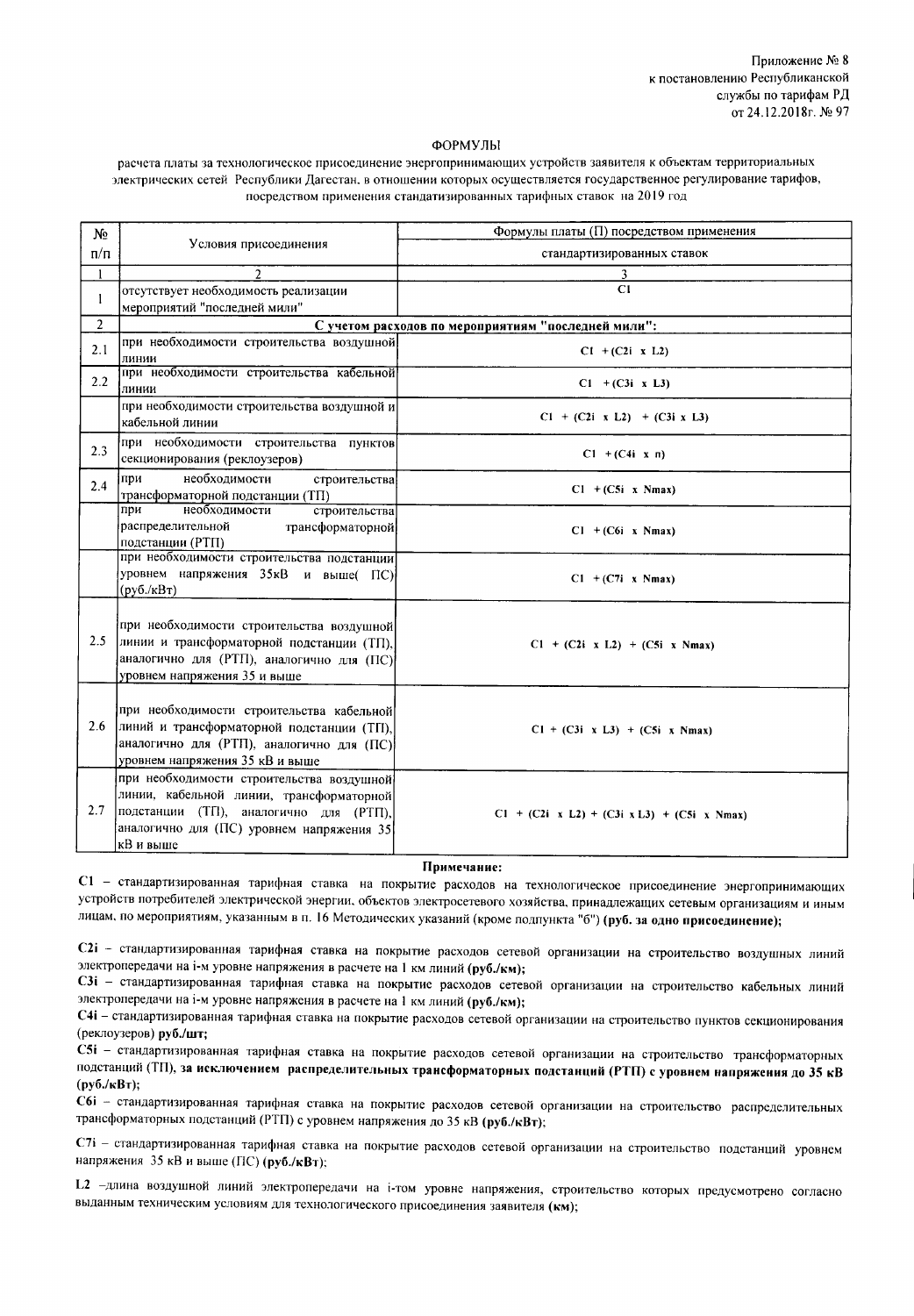1.3 -длина кабельной линий электропередачи на i-том уровне напряжения, строительство которых предусмотрено согласно выданным техническим условиям для технологического присоединения заявителя (км);

п - количество пунктов секционирования (реклоузеров) (шт);

і - уровень напряжения, на котором осуществляется технологическое присоединение энергопринимающих устройств заявителя к объектам электросетевого хозяйства территориальной сетевой организации; Nmax - максимальная присоединяемая мощность (кВт).

Если при технологическом присоединении Заявителя согласно техническим условиям срок выполнения мероприятий по технологическому присоединению предусмотрен на период больше одного года, то стоимость мероприятий, учитываемых в плате, рассчитанной в год подачи заявки, индексируется следующим образом:

- 50% стоимости мероприятий, предусмотренных техническими условиями, умножается на произведение прогнозных индексов цен производителей по подразделу "Строительство" раздела «Капитальные вложения (инвестиции)», публикуемых Министерством экономического развития Российской Федерации на соответствующий год (при отсутствии данного индекса используется индекс потребительских цен на соответствующий год) за половину периода, указанного в технических условиях, начиная с года, следующего за годом утверждения платы;

- 50% стоимости мероприятий, предусмотренных техническими условиями, умножается на произведение прогнозных индексов цен производителей по подразделу "Строительство" раздела «Капитальные вложения (инвестиции)», публикуемых Министерством экономического развития Российской Федерации на соответствующий год (при отсутствии данного индекса используется индекс потребительских цен на соответствующий год) за период, указанный в технических условиях, начиная с года, следующего за годом утверждения платы."

Размер платы для каждого присоединения рассчитывается сетевой организацией в соответствии с утвержденной формулой.